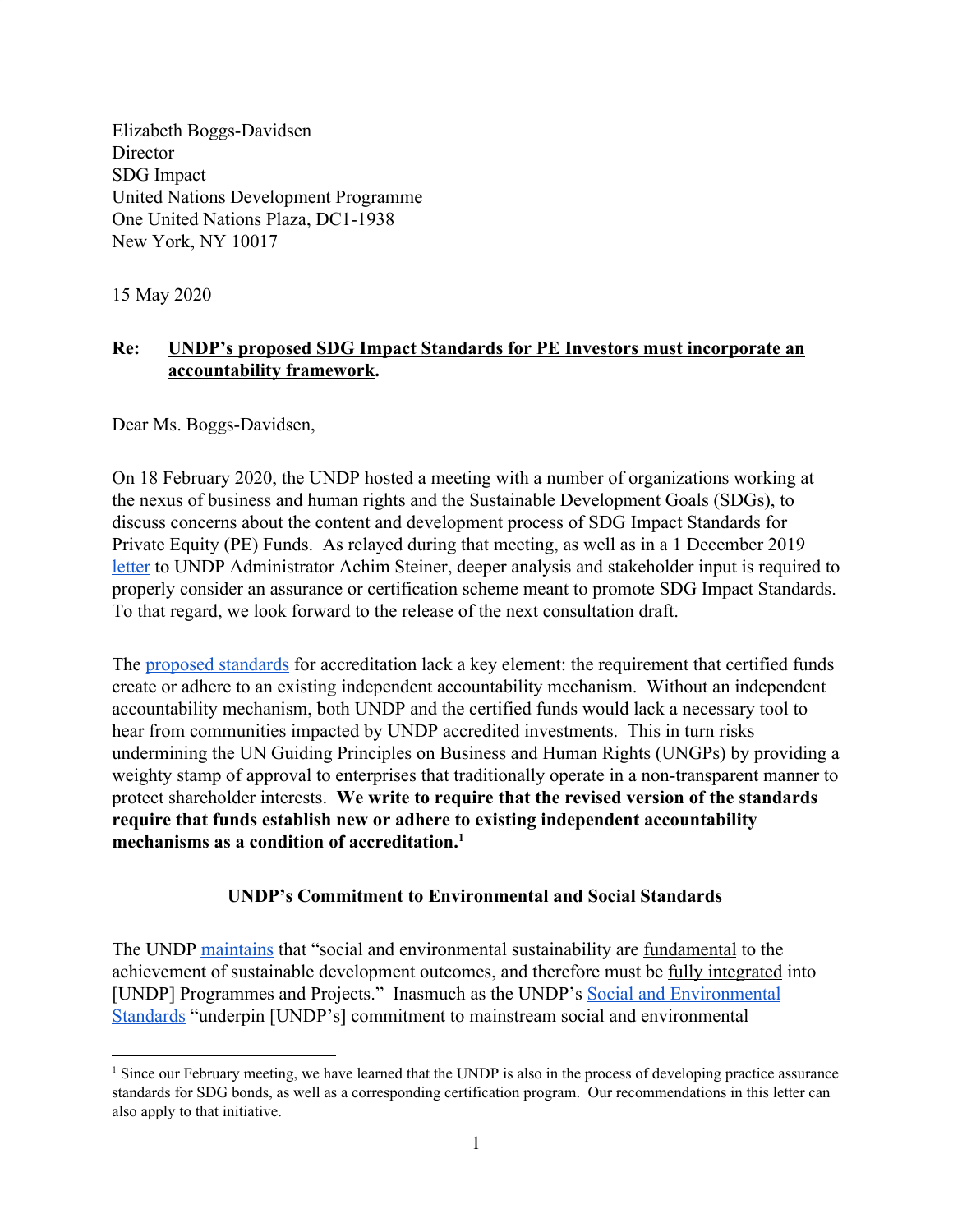sustainability in [its] Programmes and Projects," true commitment to the SDGs would require any UNDP certification or assurance programme to embrace the Social and Environmental Standards and safeguard against social and environmental harm. For instance, while [section 18.1](https://sdgimpact.undp.org/assets/UNDP_SDG-Impact-Practice-Standards-for-PE-Funds-SEP-2019-CONSULTATION-DRAFT-FINAL.pdf#page=47) of the draft SDG PE standards require investors to satisfy relevant sections of the Social and Environmental Standards, currently they neglect to impose equally necessary due diligence on the UNDP to prevent, mitigate, and address harm caused by certified or assured investors.

Further, as you have stated in the [press release](https://www.undp.org/content/undp/en/home/news-centre/news/2019/UNDP_launches_standards_to_guide_private_sector_in_achieving_SDGs.html) announcing the development of the UNDP Standards for Private Equity, the SDG Impact initiative is "focused on best practices to inform . . . impact management and measurement." As recognized by Principle 5 of the International Finance Corporation's (IFC's) [Operating Principles for Impact Management,](https://olc.worldbank.org/system/files/Impact_investing_principles_Pg_2-6.pdf#page=4) as well as Principles 27-29 of the [UNGPs,](https://www.ohchr.org/Documents/Publications/GuidingPrinciplesBusinessHR_EN.pdf#page=36) a fundamental best practice in impact measurement and management is maintaining an accountability framework that captures positive and negative impacts through the lifecycle of investments.

Considering the clear intent to have accredited PE funds abide by the Social and Environmental Standards as a *baseline* requirement, as well as UNDP's commitment to best practices, we presume that the investments of all certified and assured PE funds would be subject to examination by an independent accountability mechanism. Arguably, standards with robust disclosure and reporting requirements that underpin an independent accountability mechanism are far more important than a certification framework.

# **Background of Accountability Mechanisms**

Independent accountability mechanisms are crucial to understanding whether investments meet environmental and social standards. There is no better way for investors to know the impacts of investment projects than to hear from the individuals and communities most affected by them. Further, accountability mechanisms would serve to mitigate the inherent risk of a UNDP assurance or certification scheme "bluewashing" funds that fail to meet Social and Environmental Standards and undermine the SDGs.

As an example of how critical an independent accountability framework is for communities harmed by projects that have PE funding, please consider the case of communities aggrieved by a hydroelectric facility sited in [Oaxaca, Mexico](https://www.accountabilitycounsel.org/client-case/mexico-oaxaca-hydroelectric/#case-story). The funding for the facility came from two sources: the United States' Overseas Private Investment Corporation (OPIC) and a U.S.-based private equity firm. According to the firm, the intent of the project was to produce and export energy to areas north of Oaxaca; however, communities near the construction site maintained that the hydroelectric facility would harm their environment, health, and physical safety.

Affected communities first attempted to raise concerns about the project's potential impacts on the environment and the wellbeing of nearby residents to governmental authorities and project contractors. When they received no meaningful response, they filed a complaint through OPIC's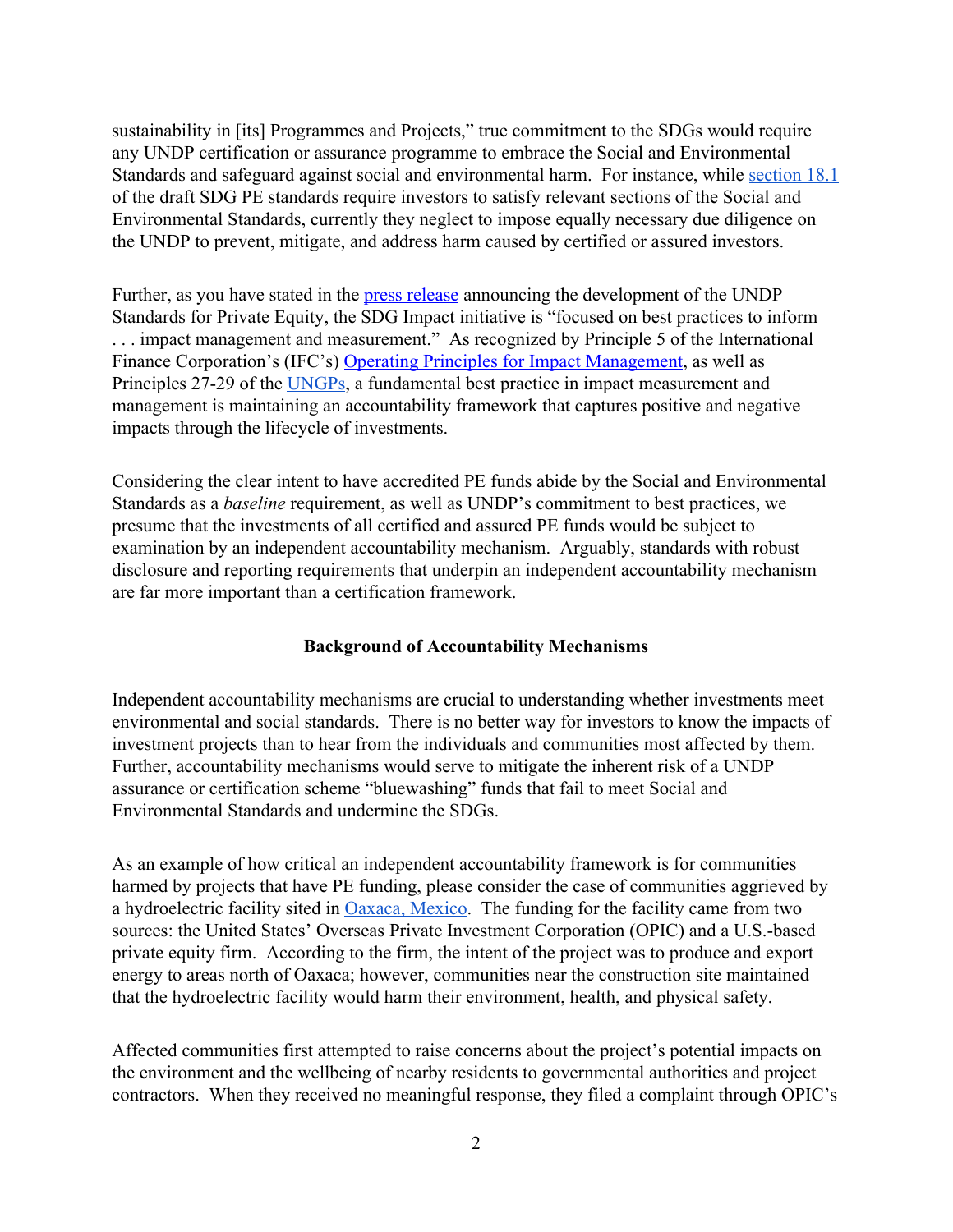independent accountability mechanism. This resulted in a professionally-mediated dialogue process that included participation from the communities, the Mexican operating company, the New York based investment firm, and the accountability mechanism. Through the dialogue process, the parties reached an [agreement](https://www.accountabilitycounsel.org/wp-content/uploads/2017/08/March-11-Agreement-English.pdf) to halt project construction, thus avoiding the most serious impacts of concern. Had an accountability mechanism not existed, the investors might not have been made aware of the true impacts of their investments.

### **The Ask**

In short, you cannot have assurance or certification without corresponding governance. There must be an underlying accountability framework to ensure that the investment activities of certified or assured PE funds abide by the Social and Environmental Standards and SDGs. This can be accomplished in two ways: (1) UNDP can require certified firms to yield to the mandates of the [Social and Environmental Compliance Unit](https://www.undp.org/content/undp/en/home/accountability/audit/secu-srm/social-and-environmental-compliance-unit.html) (SECU) and the [Stakeholder Response](https://www.undp.org/content/undp/en/home/librarypage/operations1/stakeholder-response-mechanism.html) [Mechanism](https://www.undp.org/content/undp/en/home/librarypage/operations1/stakeholder-response-mechanism.html) (SRM) and update their operating procedures accordingly; and/or (2) UNDP can require PE funds to create or adhere to an existing independent accountability mechanism in order to be accredited or assured.

The UNDP already has an accountability framework that could take on complaints from investment activities sanctioned or condoned by the UNDP if properly resourced, namely SECU. Inasmuch as SECU's mission encompasses investigating and raising awareness of potential non-compliance with social and environmental commitments in UNDP programmes, any harm or concerns arising from an assurance or certification programme tied to UNDP SDGs and Social and Environmental Standards would appropriately fall under its purview. SECU and its corresponding office for dispute resolution,  $SRM$ , exist as fora through which individuals, communities, or other stakeholders can raise concerns when they face actual or potential harm as a result of a public or private sector project, investment, or business-related activity.

Requiring PE funds to yield to the independent oversight of SECU and SRM could address key concerns regarding the integrity of the UNDP certification or assurance scheme (assuming proper resourcing of SECU and SRM to undertake these tasks). It could provide an affordable, relatively fast, and fair platform for affected parties to raise grievances with respect to investor

The SRM presently will not extend its services to "[r]equests relating to projects that are not UNDP projects, projects where UNDP is one of several partners and is not responsible for the specific issues raised, or projects where UNDP's role has ended and UNDP has no feasible pathway to address the requestor's concerns." Here, the SRM could carve out an exception for UNDP accredited entities, as the UNDP would have a feasible pathway to address stakeholder concerns -- by decertifying entities causing harm, for example.

<sup>&</sup>lt;sup>2</sup> The [mandate](https://www.undp.org/content/dam/undp/library/corporate/Social-and-Environmental-Policies-and-Procedures/SRM%20Guidance%20Note%20r4.pdf#page=8) of the SRM states that "[It] is intended for use by external stakeholders directly affected by UNDP project implementation." This mandate could be extended to include stakeholders directly affected by projects of UNDP accredited entities, as no system is currently in place to manage issues caused by investors and bond issuers carrying the UNDP's primatur.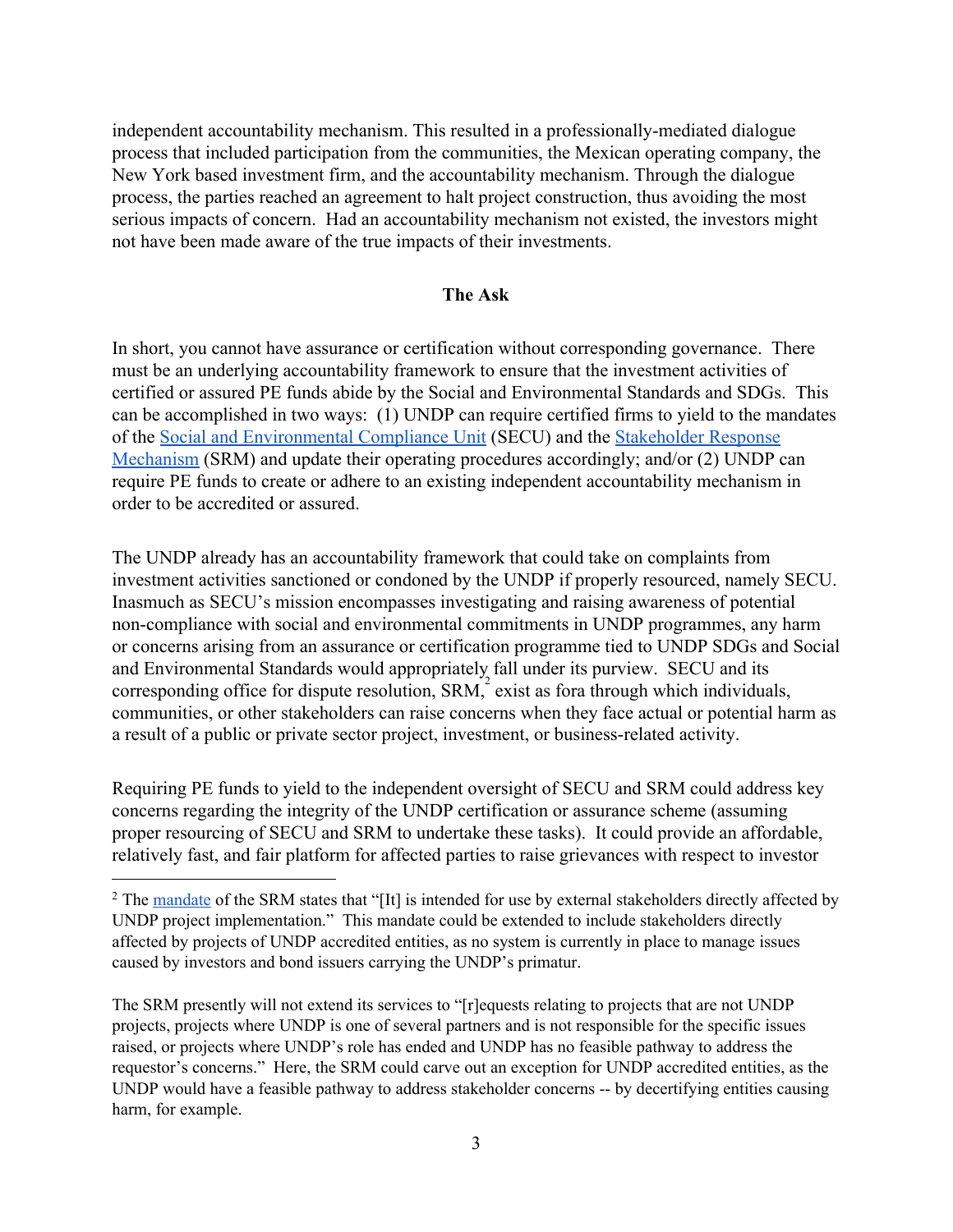activities, and for relevant parties to resolve disputes and remedy harm. The UNDP can utilize the already-established independent fact-finding and mediation functions, and lessons learned as a result of stakeholder feedback can be used to address risks proactively and prevent harm from escalating, leading to better investment outcomes and sustainable benefits for potentially affected individuals, local communities, and other stakeholders. A parallel framework for this concept is the Green Climate Fund's [Independent Redress Mechanism](https://irm.greenclimate.fund/), which independently reviews activities of GCF "accredited entities" to ensure adherence with the Fund's safeguard policies.

Relying on SECU and SRM to address harm caused by UNDP-accredited investors would necessitate building the capacity of the mechanisms to handle a potential influx of cases. The mechanisms would need adequate funding, staffing, and training to effectively review PE SDG impacts, and their respective policies and procedures may need updating as well.

In the alternative, UNDP should require PE funds to create or adhere to an existing independent accountability mechanism that audits the certification and assurance standards as a condition of being accredited. Because [many](http://independentaccountabilitymechanism.net/) development finance institutions have implemented accountability mechanisms to address unintended social and environmental harm, plenty models exist for an independent accountability framework for certified PE funds. PE funds could either each adhere to a separate independent mechanism, or multiple entities could adhere to a shared mechanism. An apt example of the latter is the [Independent Complaints Mechanism](https://www.fmo.nl/independent-complaints-mechanism), which serves three different financial institutions from France, Germany, and the Netherlands. Each financial institution agreed for the Independent Complaints Mechanism to audit its own safeguards policies.

Absent an accountability framework, the certification scheme risks enabling social and environmental harm. Requiring an accountability framework as a part of the certification or assurance scheme would preserve its integrity by providing affected individuals and collectives impacted by UNDP-endorsed investments with the ability to raise concerns, and by protecting against inflated reports of positive impacts. If UNDP is to exalt certain enterprises for embracing SDG Impact Standards, it must exercise due diligence in assuring that those enterprises are steadfast in their commitments. An assurance or certification scheme that does not have a corresponding accountability framework will be hard pressed to find civil society support*.*

### **Conclusion**

We remain a resource as you consider how to ensure that an accountability framework applies to the certification scheme. Accountability Counsel has advised on the creation or advancement of every major independent grievance mechanism, with the goal of ensuring that they are independent, fair, transparent, professional, effective, and accessible. One tool immediately available as a resource is a research database known as the [Accountability Console,](https://accountabilityconsole.com/) a